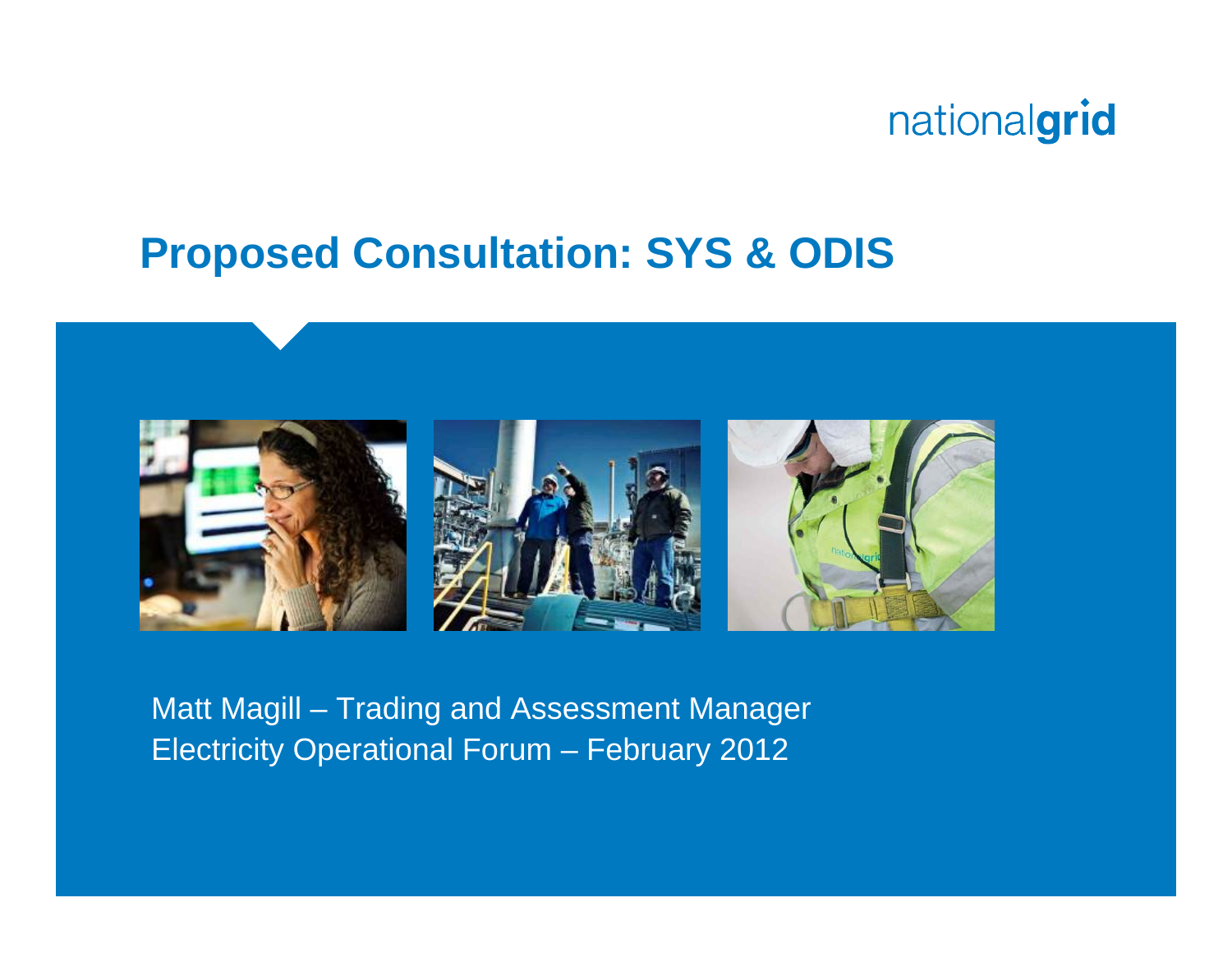## **Annual Investment Documents (Licence Requirement)**





#### ■ Seven Year Statement ([SYS](http://www.nationalgrid.com/uk/Electricity/SYS/))

- Aims to provide information regarding connection opportunities to the electricity transmission system
- Analyses a 7 year period based on the contracted background
- Mostly <u>onshore</u> focus in 2011
- Offshore Development Information Statement ([ODIS](http://www.nationalgrid.com/uk/Electricity/OffshoreTransmission/ODIS/))
	- Aims to provide views on how an offshore transmission system may develop
	- Analyses a broad range of **scenarios** in the period to 2030

nationalgrid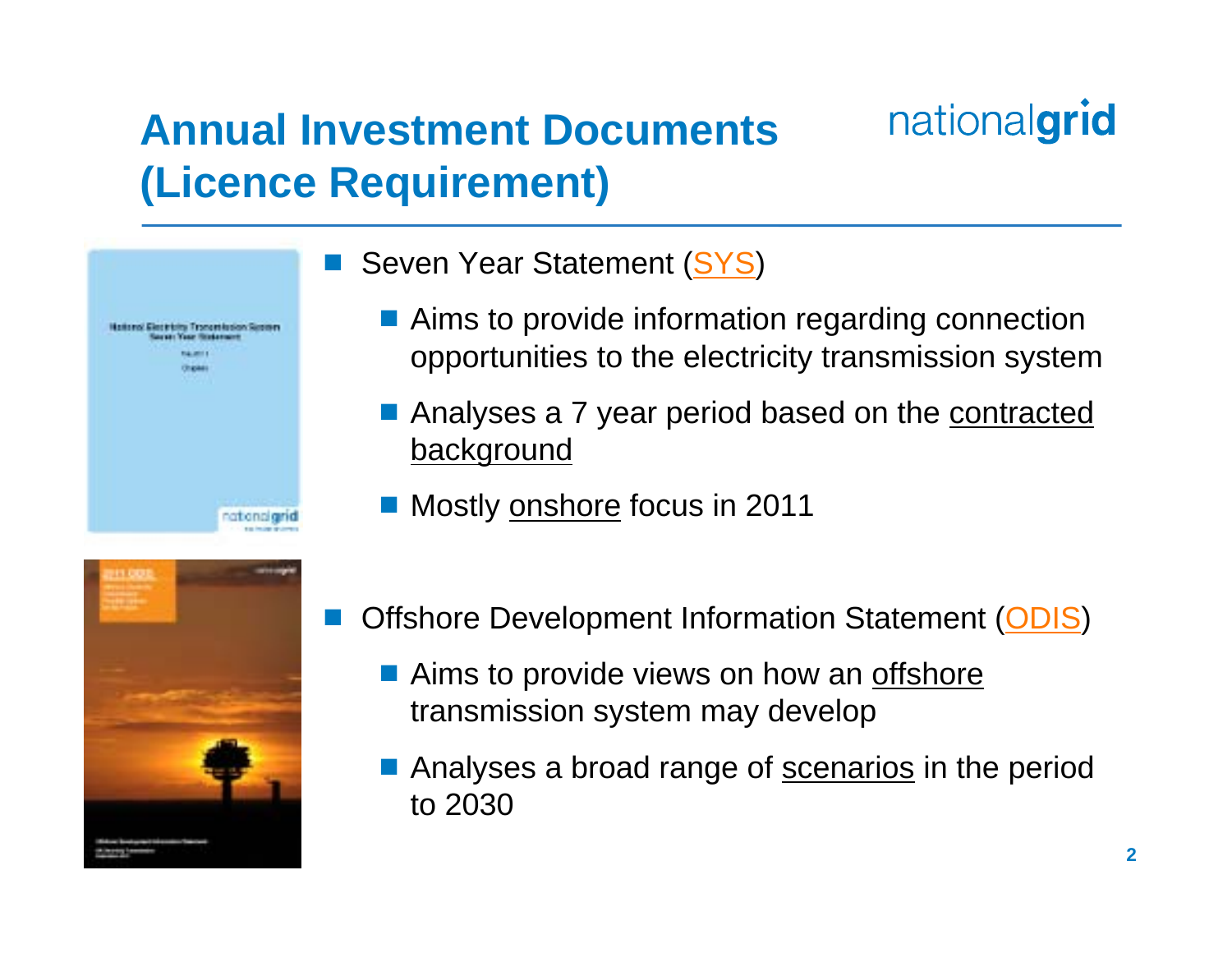# nationalgrid

**3**

#### **Why review?**

Customer feedback on SYS / ODIS:

**ODIS/ SYS /ENSG work should be harmonised in some way**

**There is value in the amalgamation in the SYS and ODIS**

- Given future uncertainty we feel there is a need to adopt a consultation based, scenario approach to our documents
- Potential for confused messages and overlap due to the majority of Offshore projects signing connection agreements (will appear in SYS)
- Onshore and offshore systems are not disconnected
- EU requirement: Ten Year Network Development Plans

**Now, more than ever, it is critical that we put value-adding information into the market**